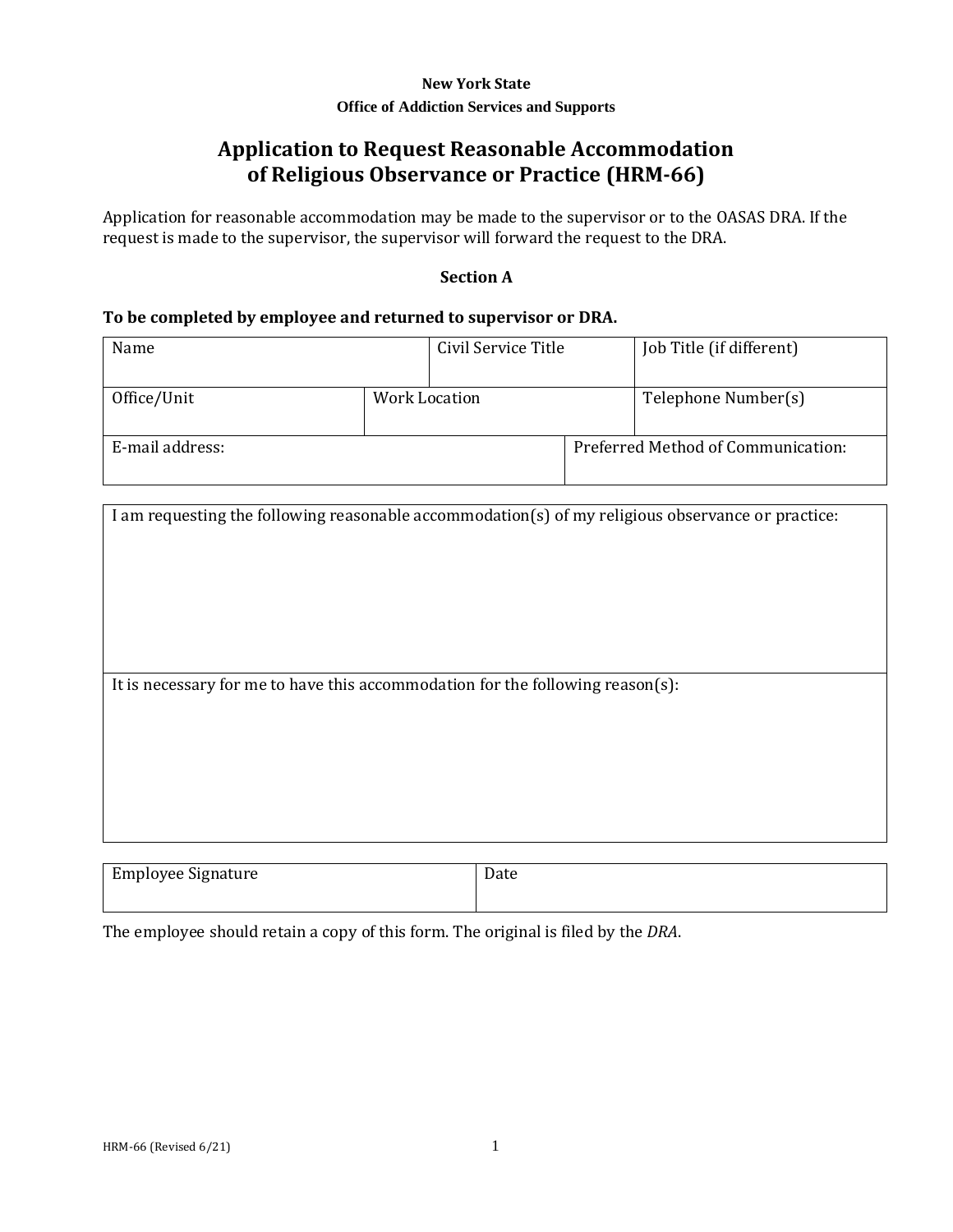# **Application to Request Reasonable Accommodation of Religious Observance or Practice**

### **Section B**

## **Initial Response to Request for an Accommodation of Religious Observance or Practice**

#### **To be completed by DRA**

Name of Employee:

We have reviewed your application for an accommodation.

 $\Box$  Your request has been approved.

Comments:

 $\Box$  No decision has been made at this time. We will continue to assess your request. The OASAS DRA will contact you within the next two weeks.

| Comments:       |      |
|-----------------|------|
|                 |      |
|                 |      |
|                 |      |
|                 |      |
| DRA's Signature | Date |
| DRA's Name:     |      |

The employee should retain a copy of this form. The original is filed by the *DRA*.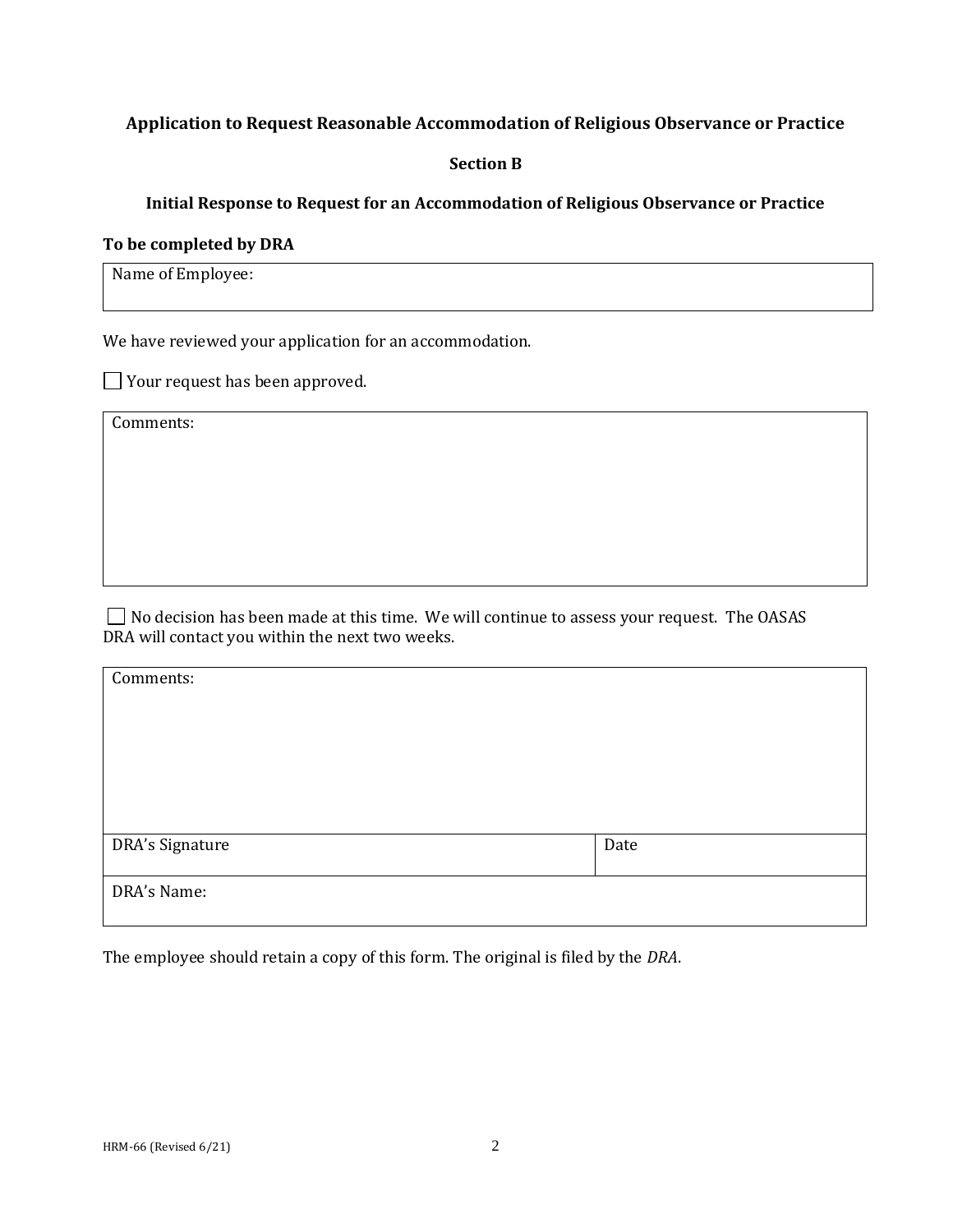# **Application to Request Reasonable Accommodation of Religious Observance or Practice**

**Section C**

#### **Notification of Need for Additional Information**

### **To be completed by the DRA and returned to the employee.**

Name of Employee:

We are continuing to assess your request for accommodation of religious observance or practice. To make a determination, we need the following information:

Explain:

OASAS' review process will include an evaluation of all relevant information. This may include an interview with you and/or your supervisor. After completion of the review, you will be informed in writing by the OASAS DRA regarding OASAS' decision.

We anticipate that the decision will be made by

Date

If you have any questions, please call th[e OASAS DRA.](https://nysemail.sharepoint.com/sites/OASASIntranet/oasasweb/HumanResources/Documents/ContactInfo.docx)

| Signature of DRA | Date |
|------------------|------|
|                  |      |
|                  |      |

The employee should retain a copy of this form. The original is filed by the OASAS DRA.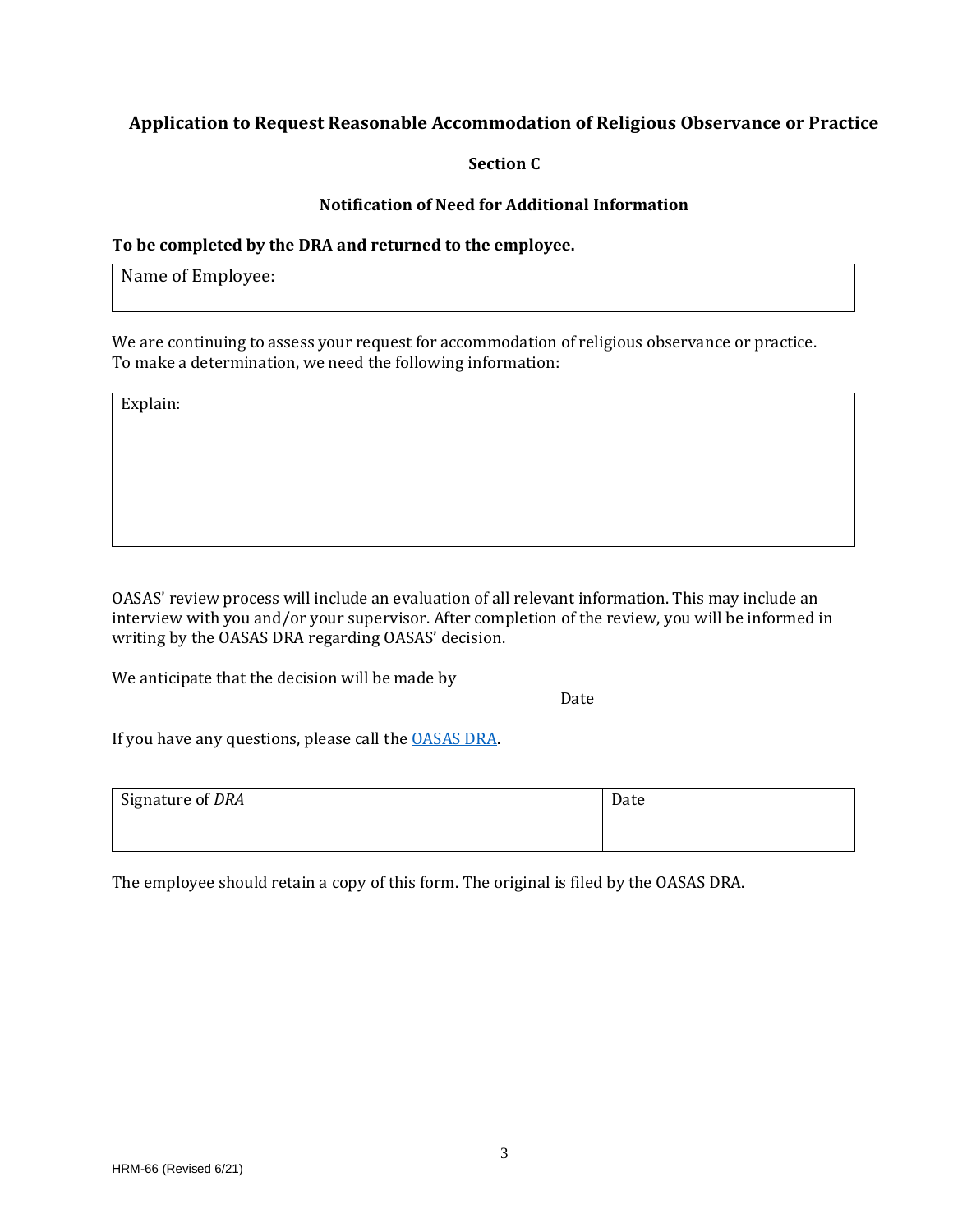# **Application to Request Reasonable Accommodation of Religious Observance or Practice**

#### **Section D**

#### **Notification of Agency Determination:**

## **To be completed by the DRA and returned to the employee.**

# **Name of Employee**:

Based on the information you provided, OASAS is able to provide you with a reasonable accommodation, as follows:

 $\Box$  The accommodation of religious observance or practice is granted as you requested in your application.

 $\Box$  The accommodation granted differs from the accommodation you requested, as follows:

Please discuss this with your supervisor. A letter from the OASAS DRA confirming this decision will be sent to you within the next week once you accept the accommodation. If you have any questions, please call the **OASAS DRA**. The employee should retain a copy of this form, and return the original with his or her signature to be filed by the OASAS DRA.

| I accept           | reject the above reasonable accommodation. |      |
|--------------------|--------------------------------------------|------|
| Employee Signature |                                            | Date |

**-or-**